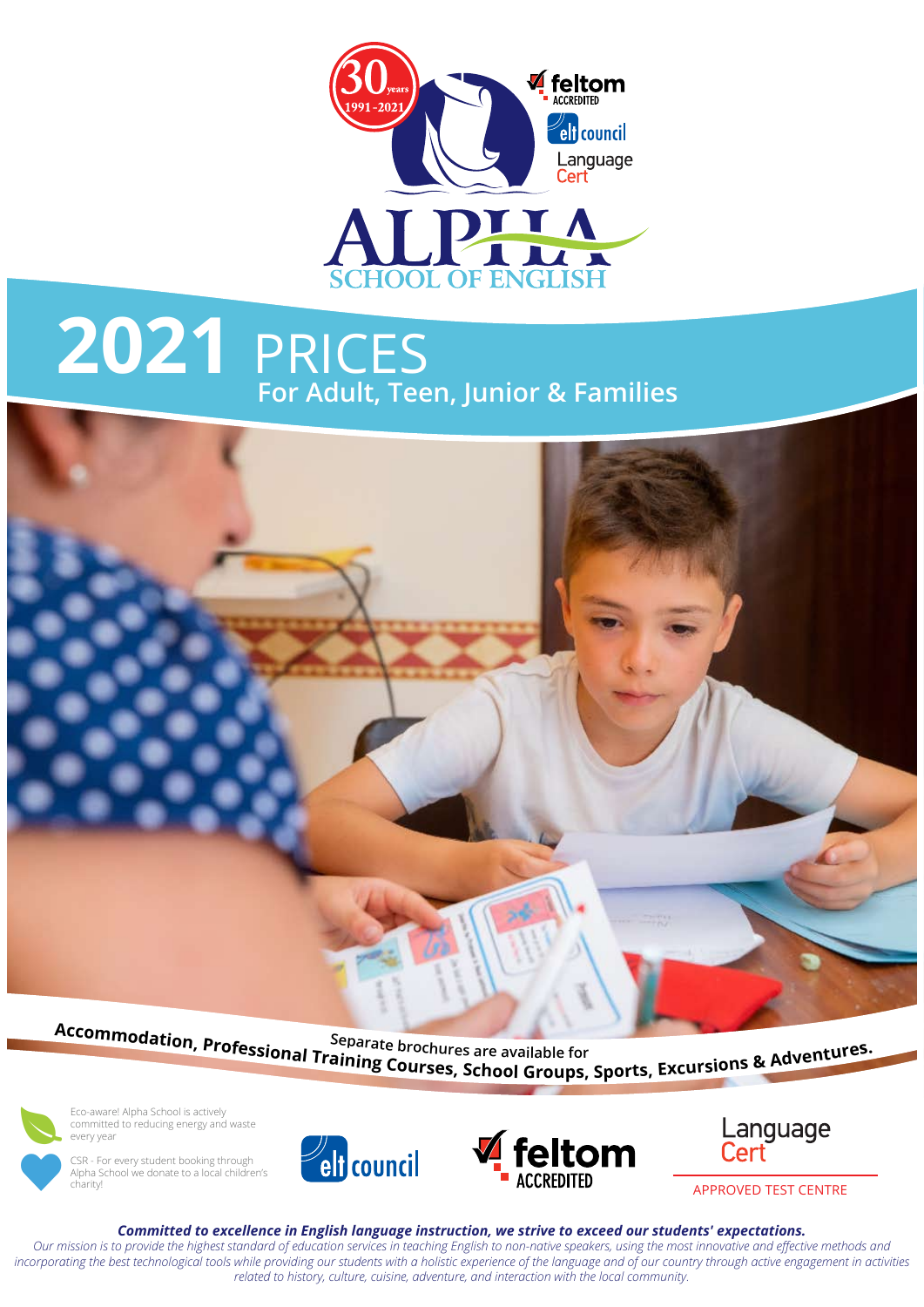# **STUDENT** KEY INFORMATION



# **is better than studying at home!**

Research shows that studying language abroad is better than studying in your own country!

- **Oral fluency**
- **Better accents**
- **Better local conversation skills**
- **Faster speaking**
- **More confident conversations**
- **Longer streams of continuous speech**

## **Smaller classes means more personalised attention!**

When a student leaves Alpha School, it is clear their English confidence level has increased. We've had students that arrived struggling to say more than "hello" and they leave being able to hold basic conversations! Our long term students benefit the most. Many have studied English for years but lack the confidence and fluency to hold a conversation in English. The longer you study at Alpha School the better your English will become!

## **Nationality mix**

#### **Alpha School has welcomed more than 45 different nationalities over the**

**years.** Malta is becoming more and more recognised as being culturally diverse and our school reflects that very wide range of student nationalities.

*Actual nationality stats since 2018: Italian (33%), Polish (20%) German (11%), French (11%) Russian (9%) & 43 other nationalities (16%)*  $\begin{picture}(100,100) \put(0,0){\vector(0,1){100}} \put(10,0){\vector(0,1){100}} \put(10,0){\vector(0,1){100}} \put(10,0){\vector(0,1){100}} \put(10,0){\vector(0,1){100}} \put(10,0){\vector(0,1){100}} \put(10,0){\vector(0,1){100}} \put(10,0){\vector(0,1){100}} \put(10,0){\vector(0,1){100}} \put(10,0){\vector(0,1){100}} \put(10,0){\vector(0,1){100$ 

## **EFL information for Malta**

**Malta is an EU country, with English as an official language and welcomes over 85,000 English language students each year.** 

High season is from Easter to August where accommodation and course prices are highest. Outside this summer season, the weather remains fantastic yet prices and demand fall dramatically meaning better value for money and smaller class sizes for better student attention.

### **Our unique features!**

- **Family friendly** with class times aligned for all ages from 2 years upwards
- **Smaller classes** for better personal attention
- **Long stay** and business friendly with highly qualified native teachers.

## **Most popular courses**

## • **Teacher training courses**

- **Adult classes**
- **Junior/Teen/Families**

## **Quality Assurance**

8

• ELT Council licensed (Malta Ministry of Education) Number 161

- Malta Tourism Authority (MTA) License Number 35-0026
	- FELTOM accredited
	- LanguageCert approved exam test centre
	- Bildungsurlaub recognised
		- CSN recognised •
- Recognised by the European Commission offering courses to MEPs

*We are one of the smallest school in Malta yet we still welcome around 1,000 students each year. Our small school makes it easy to offer personalised service and smaller class sizes making Alpha School truly a friendly and welcoming school.*

## **We did it first!**

 $\mathbf{f}$ 

- The first Language School to open in the north of Malta
- The first Language School in Malta to introduce a Sports & Adventure Programme
- The first Language School in Malta to implement a Family programme
- The first Language School in Malta to open a Playschool for pre-school age children
- One of the first language schools in Malta to develop English + Work Experience courses
- One of the first language schools in Malta to develop online learning programmes

### ◇◇◇◇◇◇◇◇◇◇◇◇◇◇◇◇◇◇◇◇◇◇◇◇◇◇◇◇◇◇

## **We look forward to welcoming you to Malta!**



## **Online help and quick response time**

We're online during working hours…and beyond during the busy season. If problems arise or you have questions - don't worry - we'll solve them quickly and effectively.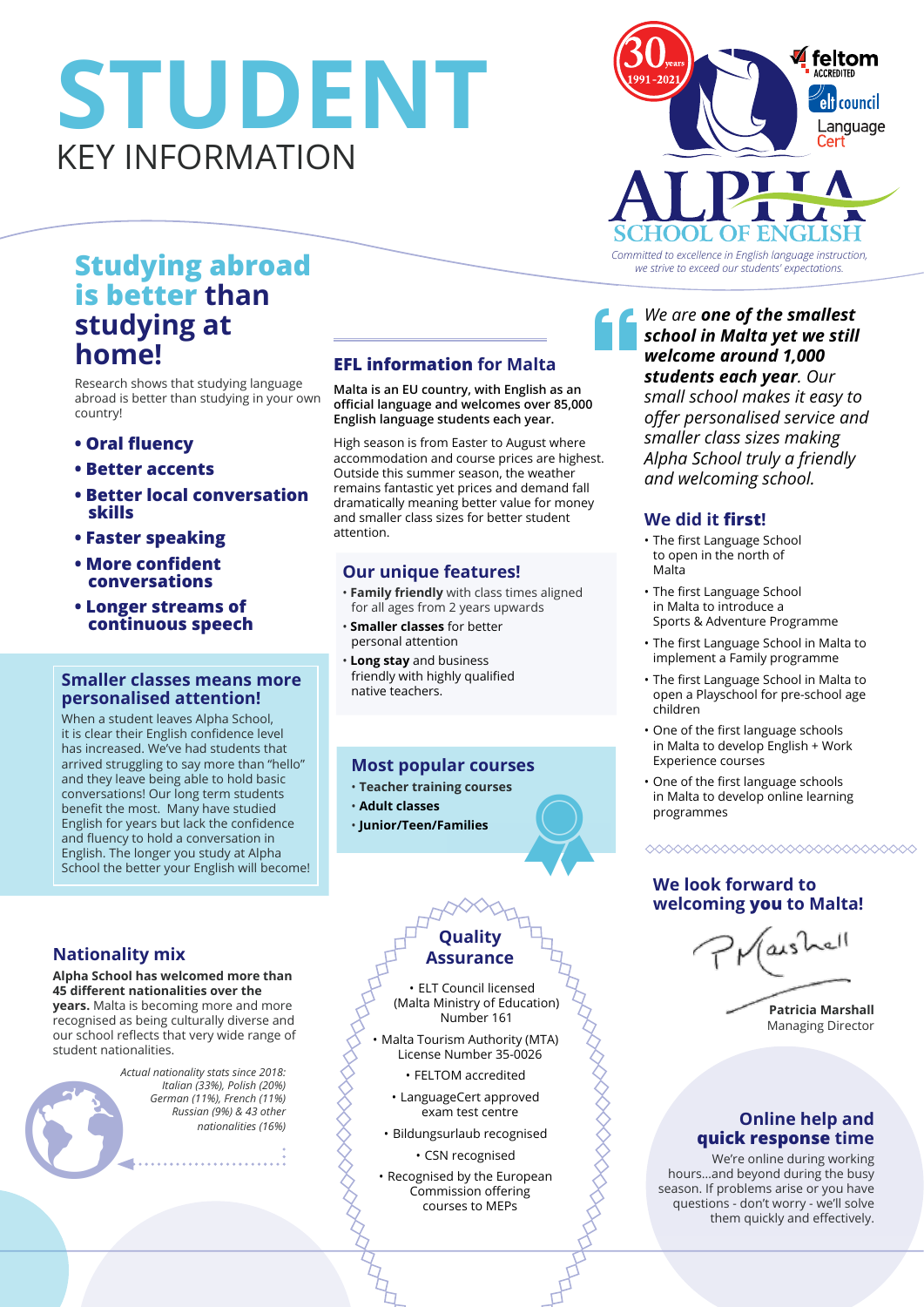# ADULT ENGLISH COURSE PRICES



*Prices and lessons are per person per week. 1 lesson = 45 minutes. The Summer season is from 07.06.2021 to 27.08.2021. All other dates are low season.*

| <b>Adult English Courses</b>                                      |     | 07.06.21 to<br>27.08.21 |  |     | 07.06.21 to<br>27.08.21 |
|-------------------------------------------------------------------|-----|-------------------------|--|-----|-------------------------|
|                                                                   | Low | Summer                  |  | Low | Summer                  |
| <b>English Group Courses</b> (Maximum 10 students per class)      |     | 20 group                |  |     | 30 group                |
| General English (1-7 weeks) (18+) 20 group lessons x 45mins each  |     | € 185 € 230             |  |     | €225 €285               |
| General English (8-15 weeks) (18+) 20 group lessons x 45mins each |     | € 140 $€ 140$           |  |     | € 190 € 190             |
| General English (16+ weeks) (18+) 20 group lessons x 45mins each  |     | € 120 € 120             |  |     | € 165 $\in$ 165         |

 $\overline{D}$  is COUNTLS 15% off courses for a family (Min 1 adult + Child) Only one registration fee per family  $\cdot$  Tell us you are a returning student and we'll give you 10% discount and no registration **fees! • If your booking qualifies for multiple discounts total discount cannot exceed 20%**

| General English Mini-group* (for beginner A1 / advanced C1 levels only) € 260 € 310<br>Business English Mini-group* (max 5 students per class in mini-group) | €340 $€415$   | € 320 $€ 390$<br>€410 $€480$ |
|--------------------------------------------------------------------------------------------------------------------------------------------------------------|---------------|------------------------------|
| <b>One-to-One and Two-to-One Lessons</b>                                                                                                                     | One-to-One    | <b>Two-to-One</b>            |
| 5 Lessons (45mins each)                                                                                                                                      | € 150 € 195   | € 85 $€ 100$                 |
| 10 Lessons (45mins each)                                                                                                                                     | € 300 $€ 330$ | € 160 € 190                  |
| 20 Lessons (45mins each)                                                                                                                                     | € 520 € 570   | €310 $€350$                  |

| 30 Lessons (45mins each)                                         | € 740 $€ 770$     | €450 €510                |
|------------------------------------------------------------------|-------------------|--------------------------|
| 5 Business / Specialised English Lessons (45mins each)           | € 175 € 205       |                          |
| 10 Business / Specialised English Lessons (45mins each)          | € 330 $€ 360$     |                          |
| 20 Business / Specialised English Lessons (45mins each)          | € 580 $€ 620$     | $\overline{\phantom{a}}$ |
| 30 Business / Specialised English Lessons (45mins each)          | € 820 € 850       | ۰                        |
|                                                                  |                   |                          |
| Home Tuition private lessons in your teacher's home              | <b>One-to-One</b> | <b>Two-to-One</b>        |
| 20 Home Tuition Lessons (incl. accommodation, meals & transfers) | € 1060 € 1250     | € 765 $€ 860$            |
| 30 Home Tuition Lessons (incl. accommodation, meals & transfers) | € 1270 € 1370     | €905 € 1020              |

| <b>Combination Courses</b>                                                        | 20 group lessons<br>+5 One-to-One |       | 20 group lessons<br>+10 One-to-One |       |
|-----------------------------------------------------------------------------------|-----------------------------------|-------|------------------------------------|-------|
| General English Combo (1-7 weeks)                                                 | € 325 $€ 425$                     |       | € 460                              | € 545 |
| General English Combo (8-15 weeks)                                                | € 290                             | € 290 | € 430                              | € 430 |
| Business English Mini-group* Combo (20 Business English + One-to-One) € 515 € 620 |                                   |       | € 680                              | € 775 |

| <b>Examination Preparation Courses</b>                    | 20 group lessons<br>+5 One-to-One |               | 20 group lessons<br>+10 One-to-One |       |
|-----------------------------------------------------------|-----------------------------------|---------------|------------------------------------|-------|
| Cambridge (PET/KET/FCE), TOEFL, IELTS & Trinity)          |                                   | € 325 $€ 425$ | €475 $€560$                        |       |
| Cambridge BEC (BEC group lessons are business mini-group) | €515                              | € 620         | € 670 € 775                        |       |
| Cambridge CAE (CAE group lessons are advanced mini-group) | € 400                             | € 500         | € 540                              | € 635 |

| Work Experience (English course, Work placement, Cert. of Achievement, Europass and Reference letter) |       |                                         |  |  |
|-------------------------------------------------------------------------------------------------------|-------|-----------------------------------------|--|--|
| English & Work Experience (Minimum 6 weeks)                                                           | € 185 | These courses are available             |  |  |
| Add extra English & Work Experience weeks                                                             | £140  | all year                                |  |  |
| Internship work placement                                                                             | € 350 | Non-EU interns are required             |  |  |
| Internship accommodation placement fee                                                                | €75   | to pay a €185 non-refundable<br>deposit |  |  |
|                                                                                                       |       |                                         |  |  |

#### **Teacher / Educational Staff Training Courses** Teachers and professional staff training courses (5 day)

| Teachers and professional staff training courses (5 day)  | € 350 | These courses are eligible for                    |
|-----------------------------------------------------------|-------|---------------------------------------------------|
| Teachers and professional staff training courses (10 day) | € 700 | Erasmus funding. Ask for our<br>separate brochure |
| Registration fee per trainee                              | € 100 |                                                   |
| Job Shadowing fee                                         | € 300 |                                                   |
|                                                           |       |                                                   |

## **Over 50s English Learning Programme**

**12**

*Our* **English for Life** *and* **English on the Move** *courses help mature students to speak English in real-life situations. See our website for set dates and options. Groups of 10+ can book any dates.*

| Exam fees                                           |               | Students taking Extended /      |
|-----------------------------------------------------|---------------|---------------------------------|
| <b>IELTS</b>                                        | € 225         | Examination courses will be     |
| LanguageCert ESOL new                               | € 55 to € 105 | required to purchase additional |
| Alpha school is a LanguageCert Approved Test Centre |               | course books                    |



Committed to excellence in English language instruction,

#### **All prices include:**

- Student welcome pack containing local maps and important information
- First day welcome meeting
- Alpha student ID card
- Pre-course placement test
- Weekly assessment
- Academic counselling with school Director of Studies
- Alpha School / CEFR final certificate
- Free high speed WiFi access in school
- Mobile phone sim card *(on request)*
- Free use of Roof garden leisure area
- Free lending library of books & CD media
- Use of quiet rooms for private study
- Free computer access in Study room
- 24/7 emergency helpline
- Discounted local gym membership rates
- Personalised attention from our super
- friendly staff and support for your excursion and activity planning

#### **Also included for professional & teacher training courses:**

- Free tea & coffee
- Off-site school training day in Valletta or Mdina including entrance tickets to The Malta Experience / the Domus Romana
- Entrance to the nearby National Aquarium
- Europass certificate

#### **Additional fees (***per student***):**

| Course Resources fee                       | € 30  |
|--------------------------------------------|-------|
| Registration fee - General courses         | € 50  |
| Registration fee - Staff, Teacher &        | € 100 |
| <b>Professional Training Courses</b>       |       |
| Document courier fee (if needed)           | € 60  |
| Accommodation Eco-tax (€0.50 per adult per |       |
| night up to a maximum of €5 total)         |       |
|                                            |       |

#### **Optional fees (***per student***):**

Travel Insurance (per week): **€ 10** *Insurance covers travel delays, personal items, luggage delays, travel accident, personal liability, medical expenses, personal accident, curtailment & cancellations (see conditions).*

**Cultural Excursion Programme: € 125** *At least 3 of Malta's best activities are included to showcase Malta's cultural heritage* 

#### **One-way airport transfers:**

| Taxi price (up to 3 passengers)                     | € 30 |
|-----------------------------------------------------|------|
| Each additional passenger (one-way)                 | € 10 |
| Unaccompanied minor (one-way)                       | € 40 |
| Arrival Airport transfer is obligatory for students |      |
| staying at Host Families & Apartments.              |      |

| Additional lessons (per student):       |      |
|-----------------------------------------|------|
| One-to-One                              | € 39 |
| Two-to-One                              | € 20 |
| One-to-One (online lesson)              | € 27 |
| Specialised One-to-One                  | €41  |
| <b>Business English One-to-One</b>      | €41  |
| Home Tuition One-to-One                 | € 39 |
| Home Tuition Two-to-One                 | € 20 |
| Daily charge for lessons outside school | € 25 |

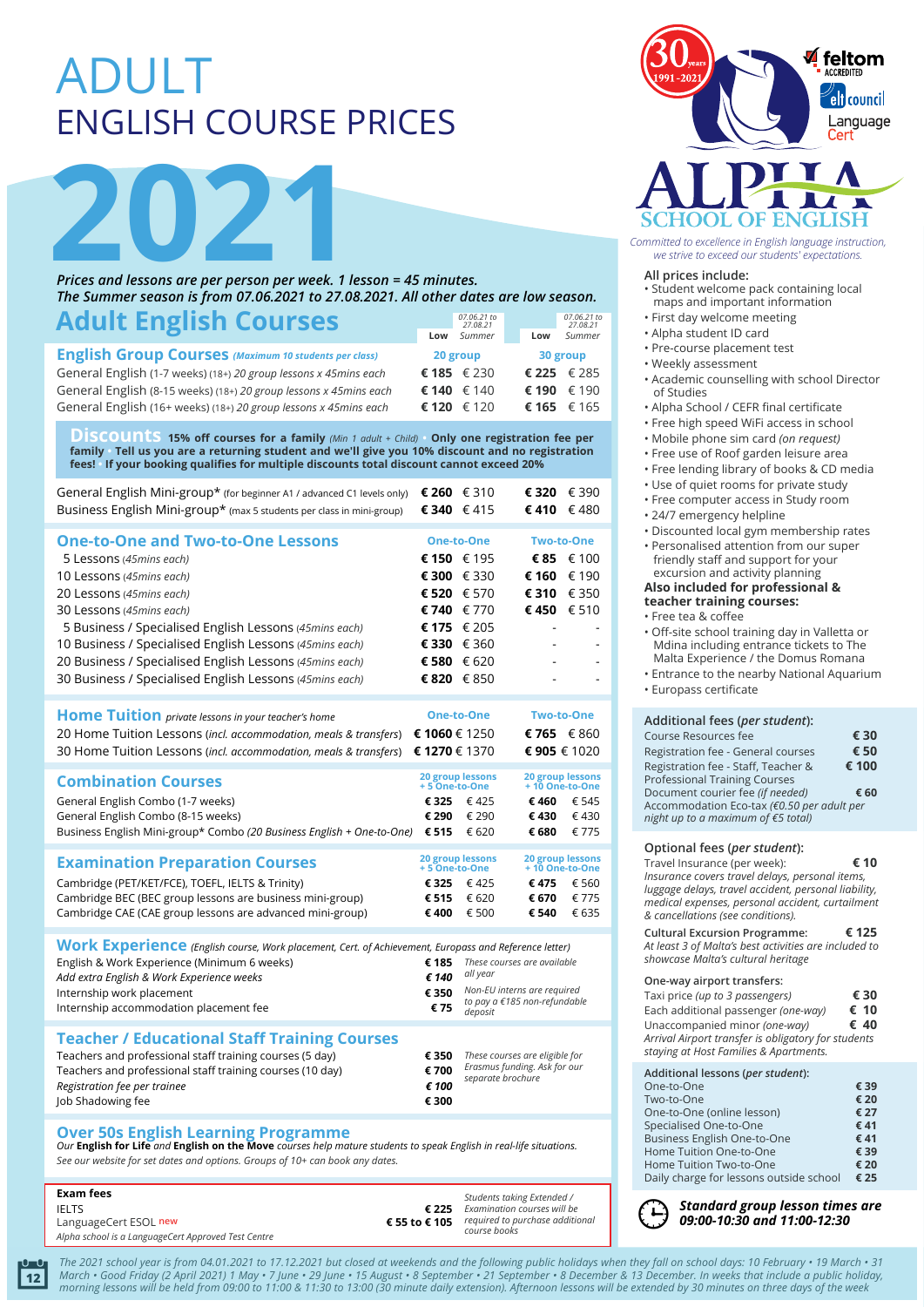# JUNIOR & TEEN ENGLISH COURSE PRICES

|                                                                    |                       |                                   |               | <b>TTA</b><br><b>SCHOOL OF ENGLISH</b>                                                                         |
|--------------------------------------------------------------------|-----------------------|-----------------------------------|---------------|----------------------------------------------------------------------------------------------------------------|
|                                                                    |                       |                                   |               | Committed to excellence in English language<br>instruction, we strive to exceed our students'<br>expectations. |
| <b>English Courses</b>                                             | Spring<br>29.03.21 to | Summer<br>07.06.21 to 04.10.21 to | <b>Autumn</b> | All prices include:                                                                                            |
| Prices and lessons are per person per week. 1 lesson = 45 minutes. | 16.04.21              | 27.08.21                          | 29.10.21      | · Student welcome pack containing<br>maps & important information                                              |
| Junior English Course (8-12) 20 lessons x 45 mins each             | € 185                 | € 230                             | € 185         |                                                                                                                |
| Teen English Course (13-17) 20 lessons x 45 mins each              | € 185                 | € 230                             | € 185         | • First day welcome meeting                                                                                    |
|                                                                    |                       |                                   |               | • Alpha student ID card                                                                                        |

#### **Discounts**

- **20% off courses of 8+ weeks**
- **10% off courses of 4-7 weeks**

**• 15% off courses for family bookings** *(Minimum 1 adult + child)* **• Only one registration fee per family**

**• 20% course discount when booking more than one child in Playschool / Kid's Club**

**• Tell us you are a returning student and we'll give you 10% discount and no registration fees! • If your booking qualifies for multiple discounts, the total discount cannot exceed 20%**

**• No discounts are available on Evening classes, Teen Package or Two-to-One.**

| <b>English Courses + Activity Packs</b>                                                 | Spring | Summer  | Autumn                      |
|-----------------------------------------------------------------------------------------|--------|---------|-----------------------------|
| <b>Junior Activity English</b> (8-12) Junior English 20 course + Junior Activity Pack   | € 265  | € 305   | € 265                       |
| <b>Junior Sport English</b> (8-12) <i>Junior English 20 course + 2 sport activities</i> | € 295  | $£$ 335 | $£$ 295                     |
| Teen Activity English (13-17) Teen English 20 course + Teen Activity Pack               | € 265  | € 305   | € 265                       |
| Teen Sport English (13-17) Teen English 20 course + 2 sport activities                  | € 295  | € 335   | € 295                       |
| Teen Gold Activity English (13-17) Teen English 20 + Teen Gold Activity Pack            | $\sim$ | € 365   | 27.06.21 to<br>14.08.21 onl |

| <b>Teen Package (13-17)</b><br>7 nights accommodation on Full board with a host family + airport transfers +<br>registration fee + course resources + 20 Teen English lessons + 3 activities in<br>Spring and Autumn or 8 activities in Summer (27.06.21 to 14.08.21). |                |                |                |
|------------------------------------------------------------------------------------------------------------------------------------------------------------------------------------------------------------------------------------------------------------------------|----------------|----------------|----------------|
|                                                                                                                                                                                                                                                                        | Spring         | Summer         | <b>Autumn</b>  |
| Teen (13-17) Package (1 week)                                                                                                                                                                                                                                          | € 600          | € 760          | € 600          |
| Price for additional weeks                                                                                                                                                                                                                                             | $\epsilon$ 510 | € 670          | $\epsilon$ 510 |
|                                                                                                                                                                                                                                                                        |                |                |                |
| Activity packs can be purchased without courses.                                                                                                                                                                                                                       | Spring         | Summer         | Autumn         |
| <b>Junior Activity Pack - JAP (3 excursion activities)</b>                                                                                                                                                                                                             | € 80           | € 80           | € 80           |
| Teen Activity Pack - TAP (3 excursion activities)                                                                                                                                                                                                                      | € 80           | € 80           | € 80           |
| Teen Gold Activity Pack - TGAP (8 activities)                                                                                                                                                                                                                          |                | € 140          |                |
| <b>Junior / Teen Sport Pack</b> - JTSP (2 sport activities with instructor)<br>A sample programme is available on request                                                                                                                                              | € 110          | $\epsilon$ 110 | $\epsilon$ 110 |

| <b>All year courses</b>                                                                                                                                                   | Low   | 07.06.21 to<br>27.08.21<br>Summer |           |
|---------------------------------------------------------------------------------------------------------------------------------------------------------------------------|-------|-----------------------------------|-----------|
| Playschool (ages 2-7) Daily supervised play (09:00 to 12:30)                                                                                                              | € 200 | € 250                             |           |
| Kid's Club (ages 5-8) 20 group lessons for ages (09:00-10:30 & 11:00-12:30)<br>Optional supervision for your children is available all day, please enquire about pricing. | € 200 | € 250                             | all year  |
| <b>Junior / Teen One-to-One 20</b> (8-12) or (13-17) 20 One-to-One lessons                                                                                                | € 390 | € 570                             | available |
| Junior / Teen Two-to-One 20 (8-12) or (13-17) 20 Two-to-One lessons<br>Upgrade any of our Junior or Teen English Courses to Combo by adding extra Individual lessons      | € 270 | € 350                             |           |
| 5 One-to-One lessons                                                                                                                                                      | € 150 | € 195                             | These     |
| 10 One-to-One lessons                                                                                                                                                     | € 300 | € 330                             |           |

**Junior and Teen group classes have a maximum of 14 14 students per class.**



#### **All prices include:**

- Student welcome pack containing local maps & important information
- First day welcome meeting
- Alpha student ID card
- Pre-course placement test
- Weekly assessment
- Alpha School / CEFR final certificate
- Free high speed WiFi access in school
- Mobile phone sim card (on request)
- Free use of Roof garden leisure area
	- Free lending library of books & CD media
	- Use of quiet rooms for private study
	- Free computer access in Study room
	- 24/7 emergency helpline

*14.08.21 only*

- Discounted local gym membership rates
- Personalised attention from our super friendly staff!
- Personalised support for your excursion and activity planning
- Alpha School group leaders on school activities
- Supervised transport to and from all Alpha School excursions

| Additional fees (per student/family):<br><b>Registration fee</b><br><b>Course Resources fee</b>                                                                                                                                                     | € 50<br>€ 30           |
|-----------------------------------------------------------------------------------------------------------------------------------------------------------------------------------------------------------------------------------------------------|------------------------|
| Exam fees ( <i>per student</i> ):<br><b>IELTS</b><br>LanguageCert ESOL new                                                                                                                                                                          | € 225<br>€ 55 to € 105 |
| Students taking Extended / Examination courses will be<br>required to purchase additional course books.                                                                                                                                             |                        |
| Alpha school is a LanguageCert approved Test Centre                                                                                                                                                                                                 |                        |
| Daily surcharge for lessons<br>held outside school premises                                                                                                                                                                                         | € 25                   |
| One-way airport transfers:<br>Taxi price (up to 3 passengers)<br>Each additional passenger (one-way)<br>Unaccompanied minor (one-way)<br>Arrival Airport transfer is obligatory for students staying<br>at Host Families or Alpha School Apartments | € 30<br>€ 10<br>€ 40   |



## *Standard group lesson times are 09:00-10:30 and 11:00-12:30 but in peak times we may hold some lessons in the afternoons.*

*The 2021 school year is from 04.01.2021 to 17.12.2021 but closed at weekends and the following public holidays when they fall on school days: 10 February • 19 March • 31 March • Good Friday (2 April 2021) 1 May • 7 June • 29 June • 15 August • 8 September • 21 September • 8 December & 13 December. In weeks that include a public holiday, morning lessons will be held from 09:00 to 11:00 & 11:30 to 13:00 (30 minute daily extension). Afternoon lessons will be extended by 30 minutes on three days of the week*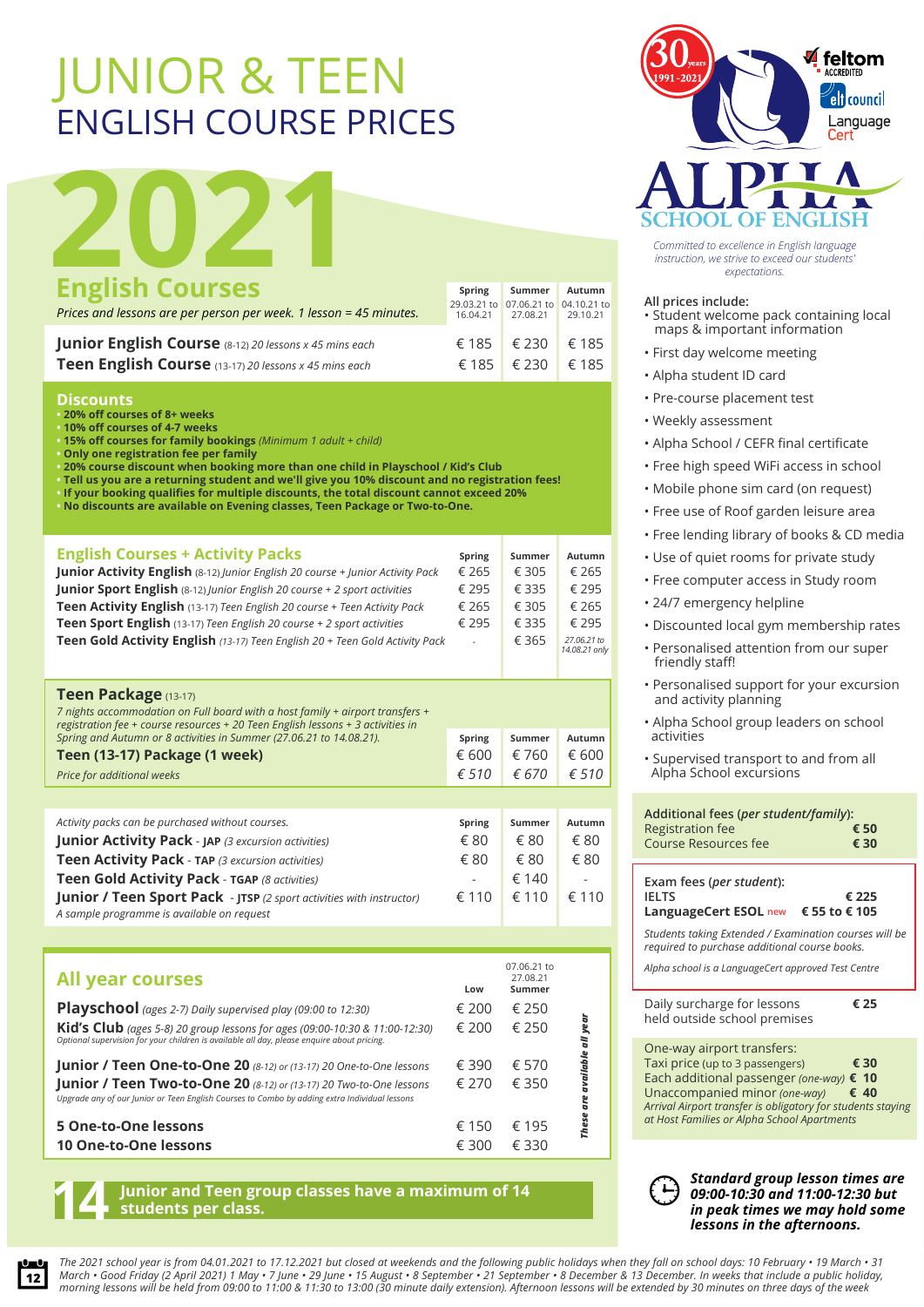## **2021 TERMS & CONDITIONS**



#### **Classes and Courses**

- Students intending to study in Malta need to check if a visa is required. Please visit http://www.foreign.gov.mt for up to date information. 1.
- All group courses start on a Monday and end on a Friday. At the school's discretion, special arrangements may be made to start courses mid-week to coincide with students' flights. Lessons are held between 09:00 and 16:30. 2.
- Lessons are usually held as follows: standard courses: 09:00 10:30, 11:00 12:30, intensive courses: 13:00 - 14:30 or 15:00 - 16:30. However, during busy periods, we reserve the right to hold standard courses in the afternoons. 3.
- Alpha School of English reserves the right to hold classes outside school premises and 25. All school excursions are accompanied by a school Group Leader. However, to make use of school annexes which are separate and completely independent from the main school building. 4.
- A minimum of two students is required to offer a standard course of 20 lessons per week. When there is only one student in the class, the student is given individual tuition and the total number of lessons is reduced by a third. There is no change to the cost of the course. 5.
- All students are given a certificate of achievement provided they have attended 90% of their lessons. 6.
- Course resources are required by all students. Course material depends on the type of the course and can include photocopies/student packs/USB drives. Course books are used in selected Adult courses only. Writing materials are not provided by the school. 7.
- Examination Preparation Courses must be booked for a minimum of four weeks. The 29. Students who book a self-catering apartment or Host Family must also book an cost of an Examination Course does not include the examination or the transfer to the examination. Students must bring a valid identity card with photo or passport to the examination. 8.

#### **Holidays**

The 2021 school year is from 04.01.2021 to 17.12.2021 but closed at weekends and the following public holidays when they fall on school days: 10 February • 19 March 9. • 31 March • Good Friday (2 April 2021) • 1 May • 7 June • 29 June • 15 August • 8 September • 21 September • 8 December & 13 December. During weeks that include a public holiday, morning lessons will be held from 09:00 to 11:00 & 11:30 to 13:00 (30 minute daily extension). Afternoon lessons will be extended by 30 minutes on three days of the week.

#### **Complaints & Problems**

- 10. In case of emergencies students should phone the school representative on our 24-hour helpline: (+356) 79 999 444.
- 11. Any complaint should be brought to the attention of the school and registered in writing during the course of the student's stay in Malta. Alpha School of English cannot be held liable for any complaints sent to the school after the student's departure from Malta.

#### **Cancellations**

12. It is possible to cancel a course at any time before the start date. However the following cancellation charges will be incurred:

i) cancellation up to 30 days before start date: €185 ii) cancellation up to 14 days before start date: €185 + 25% of total invoice iii) cancellation up to 7 days before start date: €185 + 50% of total invoice

13. No refunds will be given after the English course/vacation has commenced. Similarly, no refunds will be given for classes not attended, services (e.g. accommodation/ excursions) not utilised or for 'no-shows'.

#### **Enrolment and Accommodation Charges**

- 14. Students wishing to change their accommodation will be charged a 6-night cancellation fee for the original accommodation booked.
- 15. A €50 fee will be charged for any changes to a student's enrolment after the course has begun. While we will do our best to change course or type of accommodation when requested, this may not always be possible. It is not possible to change from group lessons to One-to-One lessons after a course has begun.
- 16. Bookings/payments are non-transferable.
- 17. It is not possible to transfer fees paid for English courses to accommodation/sports/ leisure activities and vice-versa.

#### **Liability**

- 18. Students are liable for any damage caused to school premises and accommodation.
- 19. Alpha School and its staff are covered by adequate public liability insurance. Alpha School of English is not liable for theft or loss of students' possessions. Nor is it liable for any accident that may occur on the school premises. All students travelling to Malta should have accident, health and travel insurance.
- 20. Alpha School of English must be informed of any medical or psychological conditions affecting students. Failure to do so may result in the student not being accepted for an English course (no refund will be given in such cases).

#### **Conduct & Behaviour**

- 21. Alpha School of English reserves the right to dismiss students who behave disreputably and fail to abide by the rules of the school and/or the laws of Malta. Such students could be sent home without warning depending on the gravity of the offence. No refunds will be given. Students will have to pay for any repatriation expenses incurred.
- 22. No smoking or consumption of alcohol is allowed in the school building.
- To ensure the safety of our students, juniors residing in host family accommodation and the School Guest House should return to their 23. accommodation by the following times: students under 14 years - 22:00, students under 16 years - 23:00, students under 18 years - 24:00 unless otherwise approved by their parents or guardians.
- 24. Host Families shall ensure that minors will not be lodged in the same room as Adults and that a responsible adult will always be present overnight and when the minors are at the Host Family residence.

#### **Excursions**

- outside of school and after excursions, junior students will not be supervised.
- 26. Excursions are only included for those students who have booked one of our Activity English Courses or Leisure Activity Packs.
- 27. Alpha School of English reserves the right to change the excursion programme without prior notice and to substitute excursions in the case of bad weather, attraction closures, road works, etc.
- 28. Please note that a medical declaration form must be completed for all scuba diving activities. If you have a medical condition and require an examination by a doctor in Malta then there is an additional charge for this which must be paid locally to the dive centre before you start diving.

#### **Accommodation**

- arrival airport transfer to ensure safe arrival at accommodation.
- Cleaning is not included in Apartment or Villa accommodation, however bed linen 30. and towels are changed weekly.

#### **Airport and Harbour Transfers**

31. Arrival details for airport and harbour transfers must reach our school a minimum of three days before students' arrival in Malta. Students who fail to provide the necessary information on time are not eligible for a refund in the event of a missed transfer.

#### **Minors**

- Students under the age of 13 are only accepted by the school if they are 32. accompanied to Malta by a parent or caregiver.
- 33. By enrolling your child at Alpha School of English you are providing us with consent to act on your behalf in the case of an emergency. Parents and caregivers will be informed of any such developments as soon as possible.

#### **Photography & Filming**

34. Alpha School may take photos/film footage of school lessons and activities for promotional and marketing material. Students who do not wish to participate should inform us beforehand.

#### **Miscellaneous**

- 35. The legal personality of "Alpha School of English" is Patricia Marshall as Sole Trader and Proprietor
- 36. Prices of courses, accommodation facilities and all other services listed in our price list are subject to change without prior notice. However, your price is guaranteed once you receive a booking confirmation from Alpha School of English.
- 37. Alpha School of English reserves the right to change services without notice. Any services provided as substitutions will be of the same standard as those originally booked.
- 38. Alpha School of English has one official website www.alphaschoolmalta.com. While we do our utmost to ensure that all our agents and representatives provide accurate and up-to-date information about our school and services, we cannot accept responsibility for any information found on external websites and other media.

#### **Payment**

- A non-refundable deposit of €185 is required to secure any reservation. The 39. reservation should only be considered as confirmed after the school has issued a letter of confirmation and invoice. Unless included on your invoice, Malta "ECO Contribution on Accommodation" is normally payable direct to accommodation provider at €0.50 per adult per night up to a maximum of €5
- All fees and expenses must be settled in full at least 30 days prior to arrival in 40. Malta.
- 41. Our preferred method of payment is by bank transfer / credit card through Flywire https://www.flywire.com/pay/alphaschoolmalta.
- 42. Payment may be made directly to Alpha School by credit card. In this case students should provide the school with their credit card details (name, card number and expiry date). A 2.75% charge of the total amount will apply on Visa / Mastercard / Eurocard
- 43. You can make a direct payment to Alpha School using PayPal. Please note that you are responsible for all PayPal transaction charges (currently 3.88% to 5.25%) and these will be added to your final invoice. PayPal payments should be sent to payments@alphaschoolmalta.com

Alpha School of English, Arznell Street, St. Paul's Bay SPB3232, Malta. Tel. (+356) 21581474/5 Fax. (+356) 21581473 / Email support@alphaschoolmalta.com / **www.alphaschoolmalta.com**